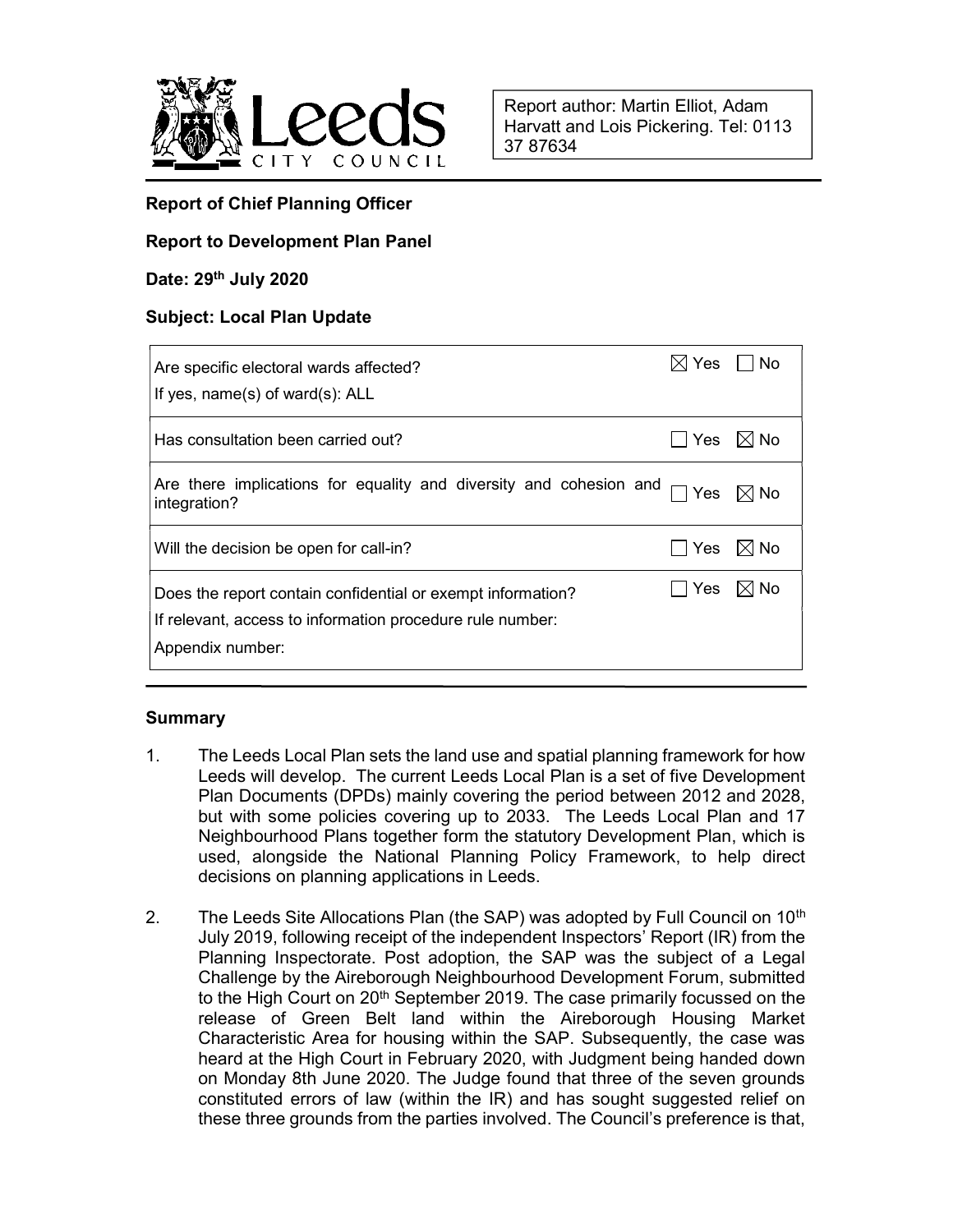having found errors, the most appropriate remedy is for the four Aireborough Green Belt sites to be quashed. The option remains open to the Judge to either follow the Council's preference, or, quash all Green Belt housing sites (as advocated by the Aireborough Neighbourhood Development Forum), or to remit the SAP back to the Secretary of State so that they can reconsider the errors found in the IR. The Judge has not ordered relief at the time of preparing this report.

- 3. The SAP Policy HGR1 requires that once the Core Strategy Selective Review (CSSR) is adopted the Council will undertake a review and look again at whether there is a need for additional housing allocations and safeguarded land designations to deliver the adopted housing requirement post 2023. The CSSR was adopted at Full Council on 11th September 2019. Regrettably, the legal challenge has already delayed progression of a SAP Review (intended to commence last autumn). The Judgment and associated relief create further potential impacts upon the scope and future timescale of the Site Allocations Plan Review moving forward.
- 4. Until the relief is known, it is not possible to define the precise scope of the SAP Review because of the different implications the relief which could be granted might have. This could lead to the potential for further delay, especially if the relief granted involves remitting the SAP back to the Secretary of State.
- 5. As well as reviewing the SAP, the Council committed in its Local Development Scheme (the work programme for the Development Plan, which was approved by DPP on 21<sup>st</sup> January 2020) to review and update other policies and plans. Members will recall that Local Authorities are required by the Town and Country Planning Act (England) Regulations 2012 to review the policies that make up the Local Plan, every five years. This exercise has been undertaken and is shown in Appendix 1.The current Leeds Local Plan is a set of five Development Plan Documents (DPDs) mainly covering the period between 2012 and 2028, but with some policies covering up to 2033. The Core Strategy sets the overall strategic framework for development in Leeds and is underpinned by other DPDs covering Natural Resources and Waste and site allocations. A number of years have passed since the Core Strategy (CS) was adopted in 2014. Whilst it was subject to an update in 2019 this was selective and focussed largely on housing, leaving much of the remainder untouched. Similarly the Natural Resources and Waste Plan was adopted in 2013 and since then, despite it ensuring good progress regarding the management of the natural environment, the declaration of a Climate Emergency in Leeds is a driver to update it. Within the context of national planning guidance, evidence and local priorities, it is crucial therefore that the local plan is kept up to date and subject to regular review, to ensure it remains fit for purpose in providing certainty for communities and investors.
- 6. At a local level, as part of the Best Council Plan Leeds has three strategies which underpin its policies and programmes: the climate emergency, the inclusive growth strategy and the health and well-being strategy. Planning both sits at the heart of and cuts across these strategies and links their objectives through development decisions, including place-making. This also entails identifying infrastructure requirements and helping to guide investment decisions. It is noted that Full Council on the 11<sup>th</sup> September 2019 have already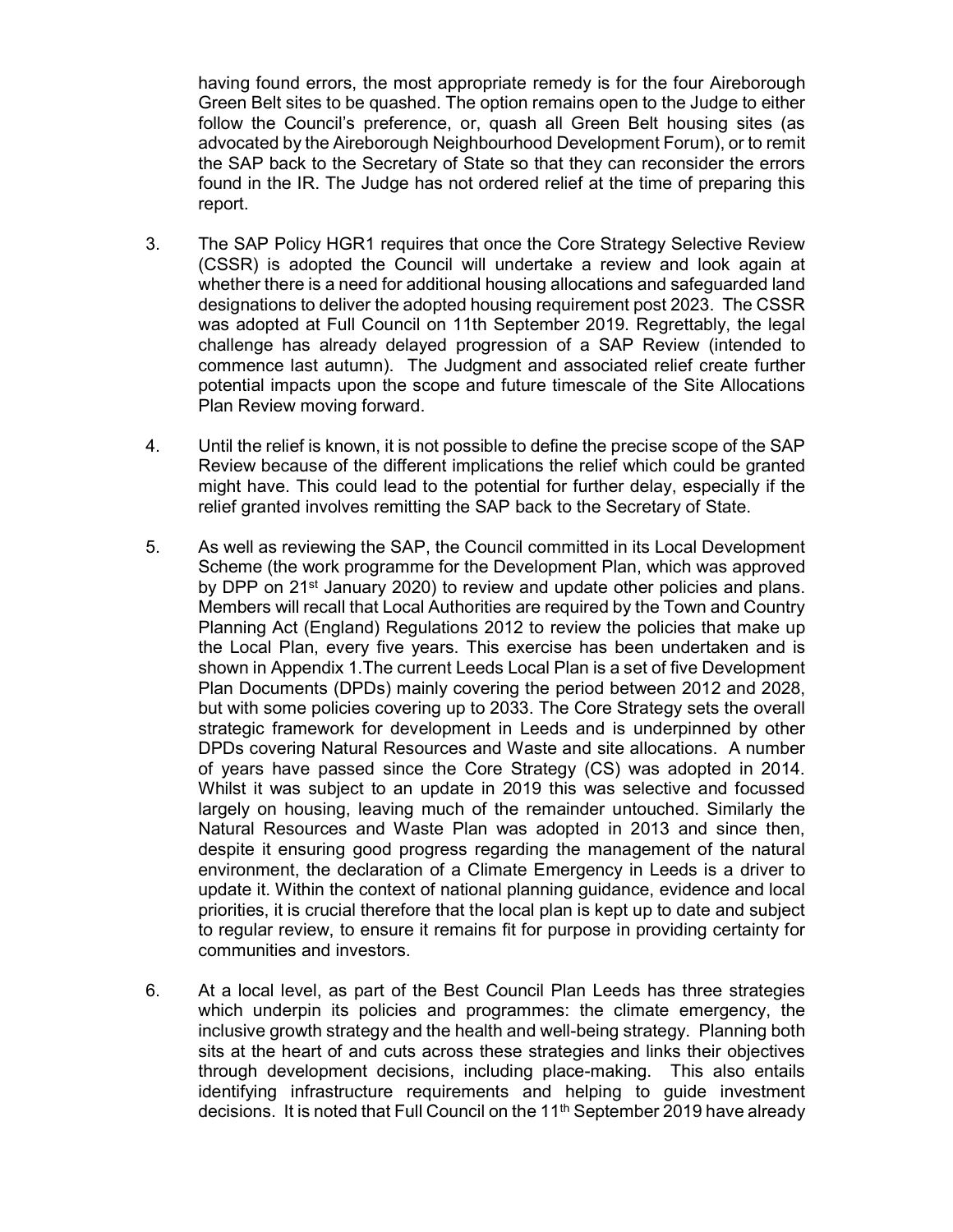agreed that the Local Plan Update should focus on measures to address the Climate Emergency, through policies to deliver more trees in the city and to improve sustainable access to new housing, and that the strategic policy on Leeds Bradford Airport be updated. In addition, the Climate Emergency Advisory Committee Planning, Energy and Building Group has Local Plan Update for Climate Change as one of its priorities and Members will recall that a DPP workshop in January also began the process of looking at what Climate Change policies should be a focus for the Update.

- 7. Since January, a review of extant Local Plan policies has been undertaken. This helps show how existing policies are performing, their conformity with national guidance and whether an update needs to be considered. There are over 250 policies in the Local Plan and it is not proposed that they all need to be updated. Some, such as those updated by Core Strategy Selective Review, Site Allocations Plan and AVLAAP, are very recently adopted and remain up to date.
- 8. Whilst speed of progress on this work has been slightly affected by the Covid-19 outbreak, the pandemic has more fundamental and far reaching implications for the nature of the Local Plan policies and the role of the planning system in an economic recovery. Since March, the review of the Local Plan Update policies is being re-appraised to take into account the pandemic as a driver for change. This is happening collectively across the Council and the initial outputs of this work are that whilst it is not expected to fundamentally alter the spatial approach of the Plan, the pandemic (and lockdown experience) reinforces a need to update policies on local and town centres and the importance of place making as a means of creating resilient communities. The Local Plan Update (LPU) will also need to take into account emerging Central Government Planning Reforms, following announcements by the Prime Minister. Within this context, a Planning Policy Paper setting out the changes is due later this month.
- 9. This paper sets out a suggested direction of travel for the (LPU), which takes into account the outcomes of the review of extant policies. It proposes that the LPU focus on updating some of the strategic policies of the Core Strategy and the Natural Resources and Waste Plan, alongside any non-strategic policies that have potential to support the Council's zero carbon trajectory to 2030.

#### Recommendations

- 10. Panel Members are asked to:
	- (i) note and comment on the contents of the report as it relates to the Site Allocation Plan legal challenge and review,

(ii) note and comment on the contents of Appendix 1 (Local Plan Review), in advance of it being approved by the Chief Planner,

(iii) consider and provide comments on the initial scope of the Local Plan Update, and

(iv) agree the broad timetable set out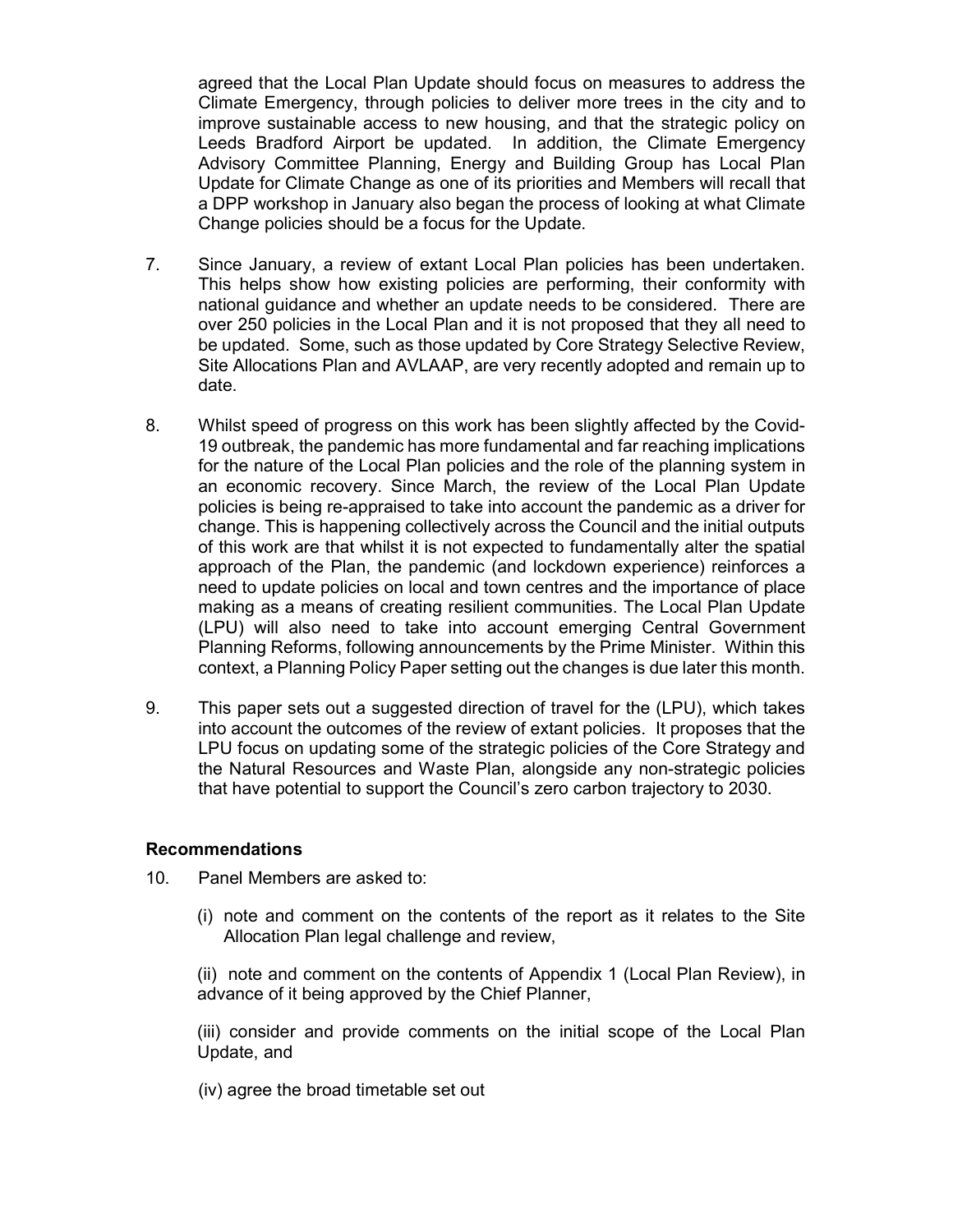# 1. Purpose of this report

1.1 The purpose of this report is to update Members on 1) The Legal Challenge to the Site Allocations Plan, 2) the Site Allocations Plan Review, 3) The Local Plan Review, and 4) the Local Plan Update. The paper provides the latest information on the legal challenge and uses the review of extant Local Plan policies to begin the process of updating the Local Plan and set an initial broad scope of that update, alongside a timetable for preparation and consultation.

# 2. Background information

## Site Allocations Plan Legal Challenge

- 2.1 The Leeds Site Allocations Plan (SAP) was adopted by Full Council on 10th July 2019. The SAP provides site allocations and requirements that help to deliver the Adopted Core Strategy (CS) 2014, ensuring that sufficient land is available in appropriate locations to meet the targets set out in the CS for housing (including Gypsies, Travellers and Travelling Showpeople), employment, retail and green space.
- 2.2 To account for the (then) imminent adoption of the CSSR, the SAP Inspectors introduced SAP Policy HGR1 which requires that once the new CS housing target (introduced into the CS on adoption of the CSSR) was adopted, the Council would undertake a review and look again at whether there is a need for additional housing allocations and safeguarded land designations to deliver the new CS housing target (this is the 'SAP Review').
- 2.3 Upon Adoption, the housing provision in the SAP was below the existing CS 2014 housing target. This was because the Council had taken steps to reflect a known downward housing trajectory (which was being advanced in its CSSR and, reduce (by over half) the amount of Green Belt land to be allocated. This resulted in the removal of 32 proposed Green Belt sites from the SAP.
- 2.4 The CSSR was adopted on 11th September 2019 and amended the housing requirement from 70,000 (net) between 2012-2028 to 51,952 (net) between 2017-2033.
- 2.5 However, following the day of adoption of a plan there is a six week statutory period within which interested parties may seek permission of the High Court to challenge the legality of the Plan. Aireborough Neighbourhood Development Forum submitted a High Court challenge in August 2019.
- 2.6 The challenge was on 7 grounds. The claimant's grounds in summary were that:
	- The Council has breached the Strategic Environment Assessment (SEA) Regulations1 by failing to consider reasonable alternatives to revising the SAP and allocating some Green Belt land in light of lower housing targets in the Core Strategy Selective Review
	- There was inadequate consultation on the Sustainability Appraisal/SEA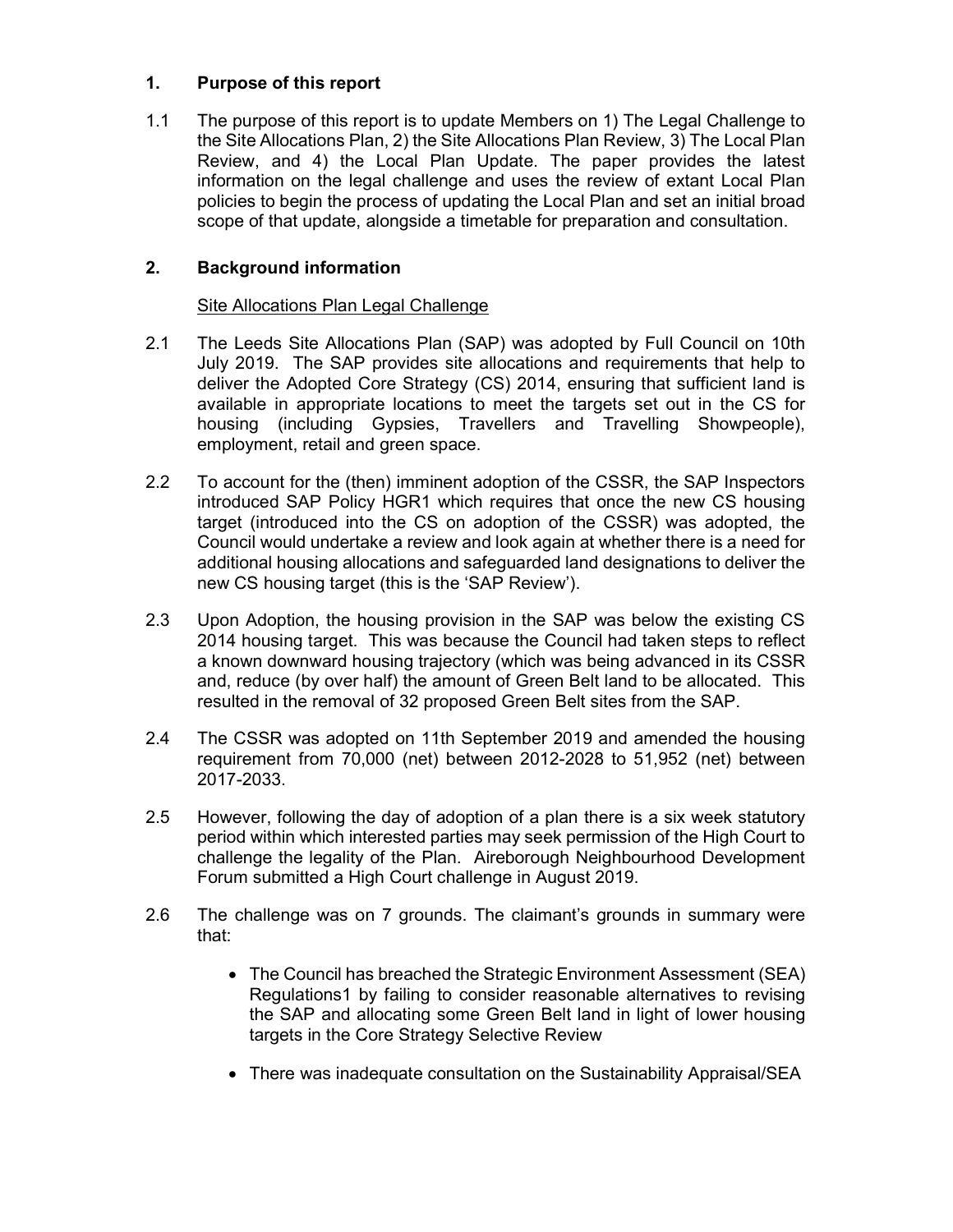- There were no reasons for Green Belt release in light of a lower housing figure and it was irrational of the Council to carry on with the Plan
- The use of HMCAs to determine how much Green Belt to release was inadequate
- The Council ignored new "windfall" planning permissions arising after submission of the Plan.
- 2.7 The Council resisted the Claim on the basis that it was in the public interest to do so and was of the view that no legal errors had occurred. The Council received no other claims at the time. There were three interested parties in the Claim. Gallagher Estates and Avant Homes who own New Birks Farm and Will's Gill sites respectively and the Secretary of State for Housing, Communities, and Local Government.
- 2.8 The case was heard at the High Court in February 2020 with Judgment being handed down on Monday 8th June 2020. The Judge, Mrs Justice Lieven DBE, allowed the Claim on three out of the seven grounds raised. These three grounds related to three legal errors, each on the part of the Inspectors, alone. None of these three grounds found that that the City Council itself proceeded unlawfully or took a legally flawed approach to the preparation of the SAP.
- 2.9 The errors of the independent inspectors (not of the Council) identified by the Judge were:
	- legally deficient reasons given in their report on:
		- o justifying the release of the specific Green Belt sites and site selection process; and
		- o an error of fact relating to the calculated increase in supply of housing (mainly in the city centre) during the process
- 2.10 It should be noted that the Judge did not find that Green Belt sites could not properly be released and nor did she find that the site selection process was in error.
- 2.11 Two of the seven grounds were not granted permission to proceed. These related to an alleged breach of the Planning Act and an alleged error in the Main Modifications.
- 2.12 Two of the grounds were granted permission to proceed but were not upheld. These related to claims against the Council's alleged breaches of the Strategic Environmental Assessment (SEA) Regulations. Whilst the Judge did find that the Council had erred in not carrying out specific public consultation on whether to withdraw, carry on or revise the Plan, she found that through the process of governance that was followed and the subsequent re-submission of the Plan (with its associated consultation) that there was no prejudice to third parties as it was entirely clear that the outcome chosen would have been the same even if consultation had been undertaken.
- 2.13 All parties were invited by the Judge to propose their preferred relief to the Court for its further deliberation. It was submitted by the Aireborough Neighbourhood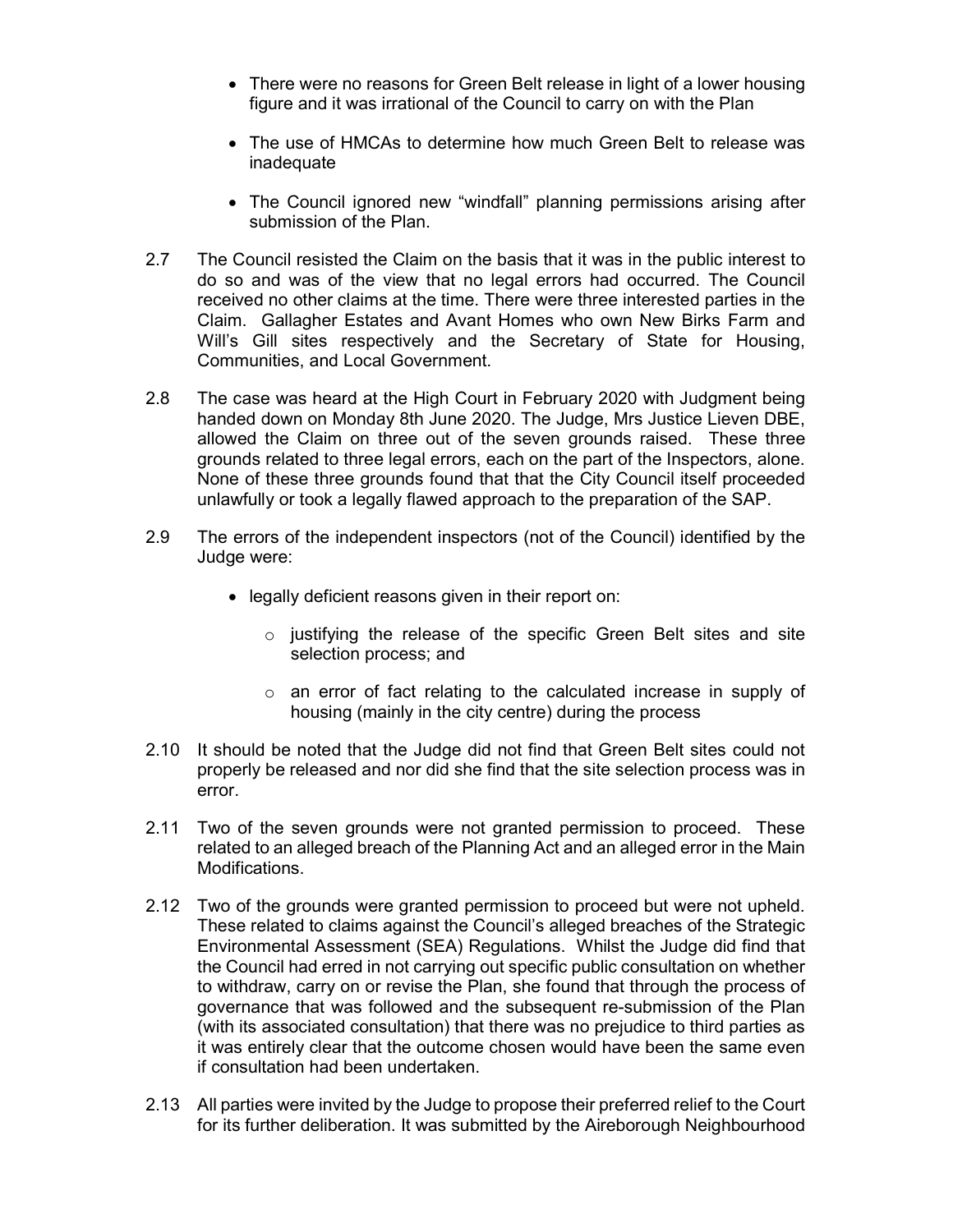Development Forum that their preferred relief was to see the quashing of all Green Belt sites in the SAP. It is noted that this is contrary to what was set out in the Forum's initial statement of facts and grounds when they submitted the Claim originally. At the time they noted "The Claimants concerns are focussed on those parts of the SAP which allocate housing sites in the GB in Aireborough and, accordingly, it would be content with relief that is limited to the Court quashing just those parts of the SAP."

- 2.14 The Council submitted that their preferred relief was, firstly, that there should be no remedy to the errors identified, but if the Judge considered a remedy necessary that it should pertain only to the quashing of the four Green Belt sites in Aireborough.
- 2.15 The developer interested parties have submitted that the Plan should be remitted back to the Planning Inspectorate (PINS). PINS have submitted that the Plan should be remitted back to the Council.
- 2.16 No timescales have been given by the Court for the handing down of the Order for Relief and irrespective of the submissions made by all parties the decision on relief lies with the Judge alone.

#### Five Year Housing Land Supply

2.17 The Judgment has implications on the Council's Five Year Housing Land Supply (5YS) and on the SAP Review. In terms of the 5YS, relief affecting only the Aireborough sites would have a marginal impact, as the loss of the 475 units on the four affected sites represents a very small proportion of the overall supply. However, relief affecting all Green Belt housing allocations would have a more significant impact on supply, whilst still retaining a 5YS (on the basis of September 2019 SHLAA). It is noted that a SHLAA review will need to be undertaken in September 2020 and also that the Government's recent announcement on permitted development rights for new housing may have an impact on supply. At this stage it is too early to tell what the impacts of the pandemic will be on the supply and delivery of housing. Whilst construction has slowed during lockdown there are signs that this is recovering and Government has put in place measures to stimulate the house building sector.

Site Allocations Plan Review

- 2.18 As referenced above, a review of the Site Allocations Plan (SAP) is required by policy HGR1 of the adopted SAP. HGR1 reads:
	- HGR 1 THE SITE ALLOCATIONS PLAN WILL BE SUBJECT OF A REVIEW DURING THE PLAN PERIOD, AS FOLLOWS:
		- 1. TO BE COMMENCED FOLLOWING ADOPTION OF THE CORE STRATEGY SELECTIVE REVIEW,
		- 2. TO BE SUBMITTED NO LATER THAN 31 DECEMBER 2021, AND
		- 3. TO ENSURE THAT SUFFICIENT LAND FOR HOUSING IS ALLOCATED AND SAFEGUARDED LAND DESIGNATED SO AS TO COMPLY WITH CORE STRATEGY SELECTIVE REVIEW HOUSING REQUIREMENTS.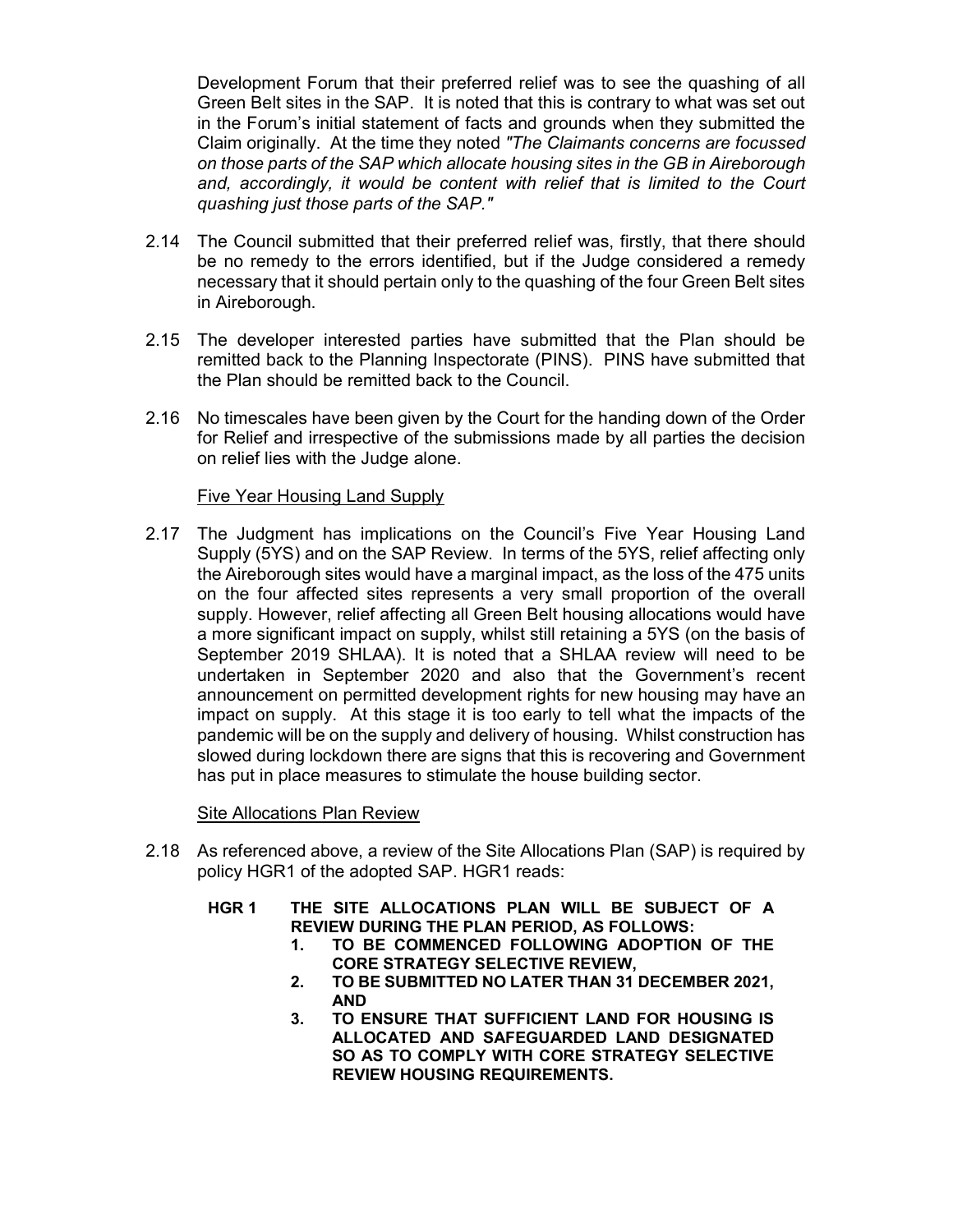2.19 Officers are preparing the SAP Review documentation for initial consultation as prescribed by Regulation 18 of the Town and Country Planning Act (England) Regulations 2012. However, until the remedy on the SAP Legal Challenge is known the technical work which underpins the scope of the SAPR cannot be fully progressed and consultation remains delayed. It is anticipated that before Regulation 18 consultation begins, the scope of the SAPR would be considered by Development Plan Panel and then approval will be sought by Executive Board.

## Local Plan Update (LPU)

- 2.20 The Council's Local Development Scheme<sup>1</sup> was agreed by Panel in January 2020. This sets a 3-year work programme for the Leeds Local Plan and noted that the scope of the LPU would be determined through (a) the review of Local Plan Policies to see if they need updating and (b) in response to Council priorities, in particular the climate emergency.
- 2.21 The current Leeds Local Plan comprises:
	- UDP Review 2006 (saved policies)
	- Adopted Core Strategy 2014 (selectively reviewed 2019)
	- Natural Resources and Waste DPD 2013
	- Aire Valley Leeds Area Action Plan 2017
	- Site Allocations Plan 2019

-

- 2.22 The review of Local Plan Policies to assess whether policies should be considered for updating has been undertaken and is set out in detail at Appendix 1. It concludes that there are policies, including some of the Spatial Policies of the Core Strategy and policies in the Natural Resources and Waste Plan and saved UDP, where the evidence base needs refreshing or where local circumstances have changed to warrant consideration of an update. Most recently, as part of scope development for the Local Plan Update, background work based on the review has been refreshed to take into account the challenges presented by Covid-19, with particular focus on policies relating to High Street resilience (such as flexibility in changes of use away from retail). This work is still ongoing and officers would welcome Members' views on this area of work.
- 2.23 The Unitary Development Plan was adopted in 2006 and various policies within it have been saved (and remain extant) or superseded by subsequent Development Plan Documents.
- 2.24 The Natural Resources and Waste Plan was adopted in 2013 (and revised in 2015) and contains policies on minerals (including the safeguarding of sites), waste (including the allocation of sites and protection of wharves for canal freight movements), energy (including avoiding energy use, energy efficiency and supporting low carbon generation), air quality, water (including water

<sup>&</sup>lt;sup>1</sup> required under section 15 of the Planning and Compulsory Purchase Act 2004 (as amended by the Localism Act 2011)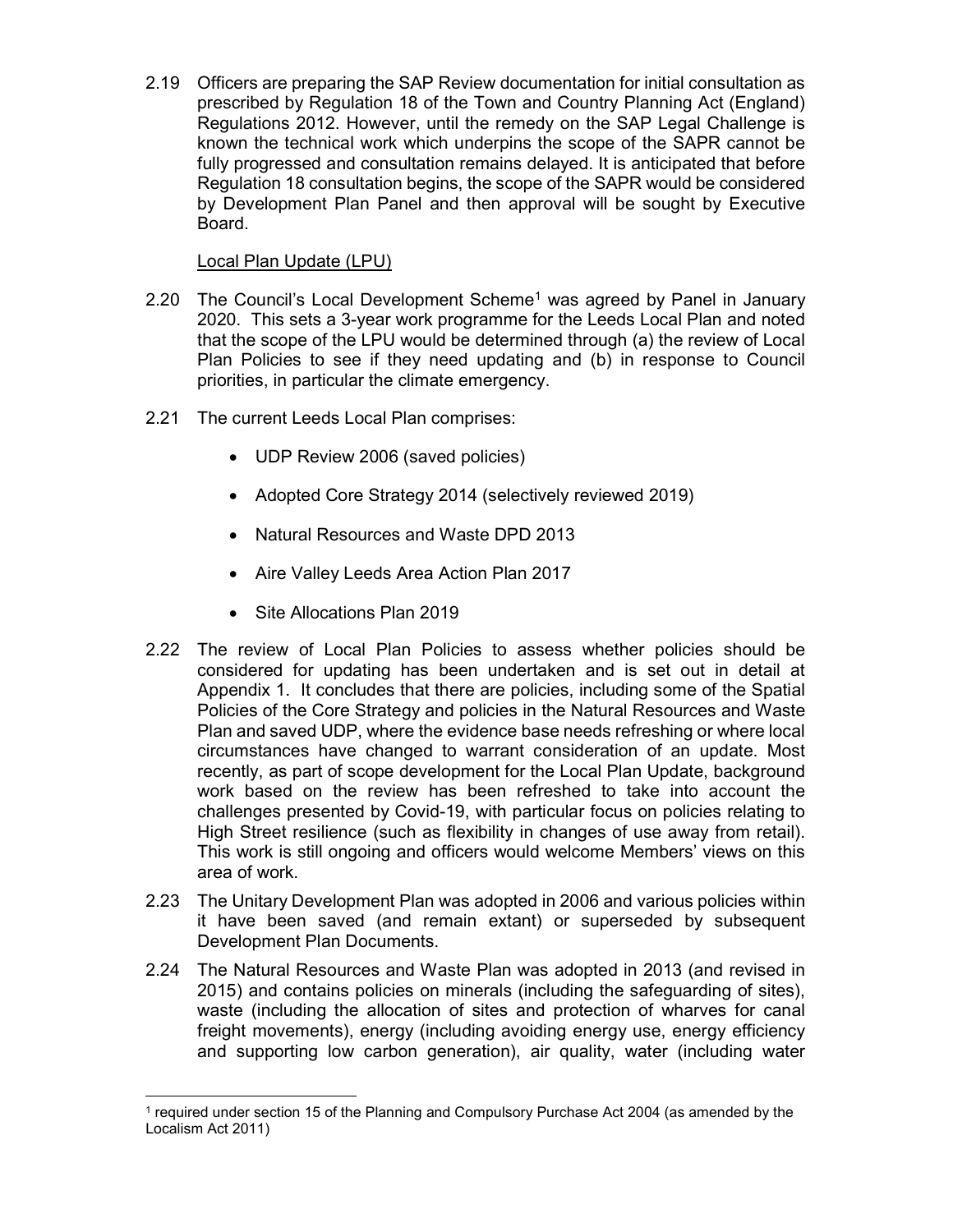efficiency and avoiding flood risk from rivers and surface water) and land (including contaminated land and conservation of trees).

- 2.25 The Core Strategy (CS) was adopted in 2014 and sets the strategic framework for the Local Plan as a whole. The CS was updated in 2019 through a Selective Review which focussed on Strategic Policy 6 and Strategic Policy 7 alongside policies on affordable housing, greenspace provision, and accessibility of new homes, housing standards and electric vehicle charging points.
- 2.26 The Aire Valley Leeds Area Action Plan (AVLAAP) was adopted in 2017 and provides for allocations within a specific part of Leeds. It remains up to date.
- 2.27 The Site Allocations Plan (SAP) was adopted in 2019 and provides for allocations across the District (except for the areas covered by the AVLAAP). The SAP Review is subject to its own plan-making process as set out in the Local Development Scheme and will, depending upon the outcome and timing of the SAP Legal Challenge, most likely progress in advance of the LPU.
- 2.28 It is noted that Full Council on  $11<sup>th</sup>$  September 2019 approved that: "To reflect the Council's declaration of Climate Emergency in March 2019, Council commits to including measures to address the Climate Emergency in subsequent Core Strategy Reviews. This should include a strategic plan to deliver more trees in the city, a greater emphasis on how new housing developments are accessed i.e. not solely by the private car and a clear commitment to review Spatial Policy 12 of the Core Strategy relating to growth at Leeds Bradford Airport, as a matter of urgency, and notes that the Council has already committed to bringing a timetable to Development Plan Panel this Autumn".
- 2.29 Following the initial scoping work that has been undertaken on the Local Plan Update the world has been hit by the Covid-19 pandemic, which has had a profound impact on all aspects of life within the country. Of particular importance to the Local Plan Update is the impact the pandemic has had on employment (both in terms of employment levels but also more broadly its impact on employment patterns such as commuting and office floorspace demand), the retail sector and the resilience of our High Streets, and people's access to greenspace. This has resulted in a reassessment of the need for future policies in light of Covid-19, which is still ongoing.

#### 3. Main issues

## SAP Legal Challenge

- 3.1 Following the court's decision to find in favour of the claimant on three grounds, four broad approaches were considered by the Council with regard to preferred relief. These are considered below.
- 3.2 **No Relief** The Council's preferred remedy which would leave the SAP as adopted, with no further action or delay required.
- 3.3 Quashing of the four Green Belt housing allocation in Aireborough the remedy originally sought by the claimant and, if the Court does not find in favour of the 'No Relief' option, the Council's next preferred relief as it limits the remedy to 475 homes. This would have minimal impact on the 5YS, avoid the delay of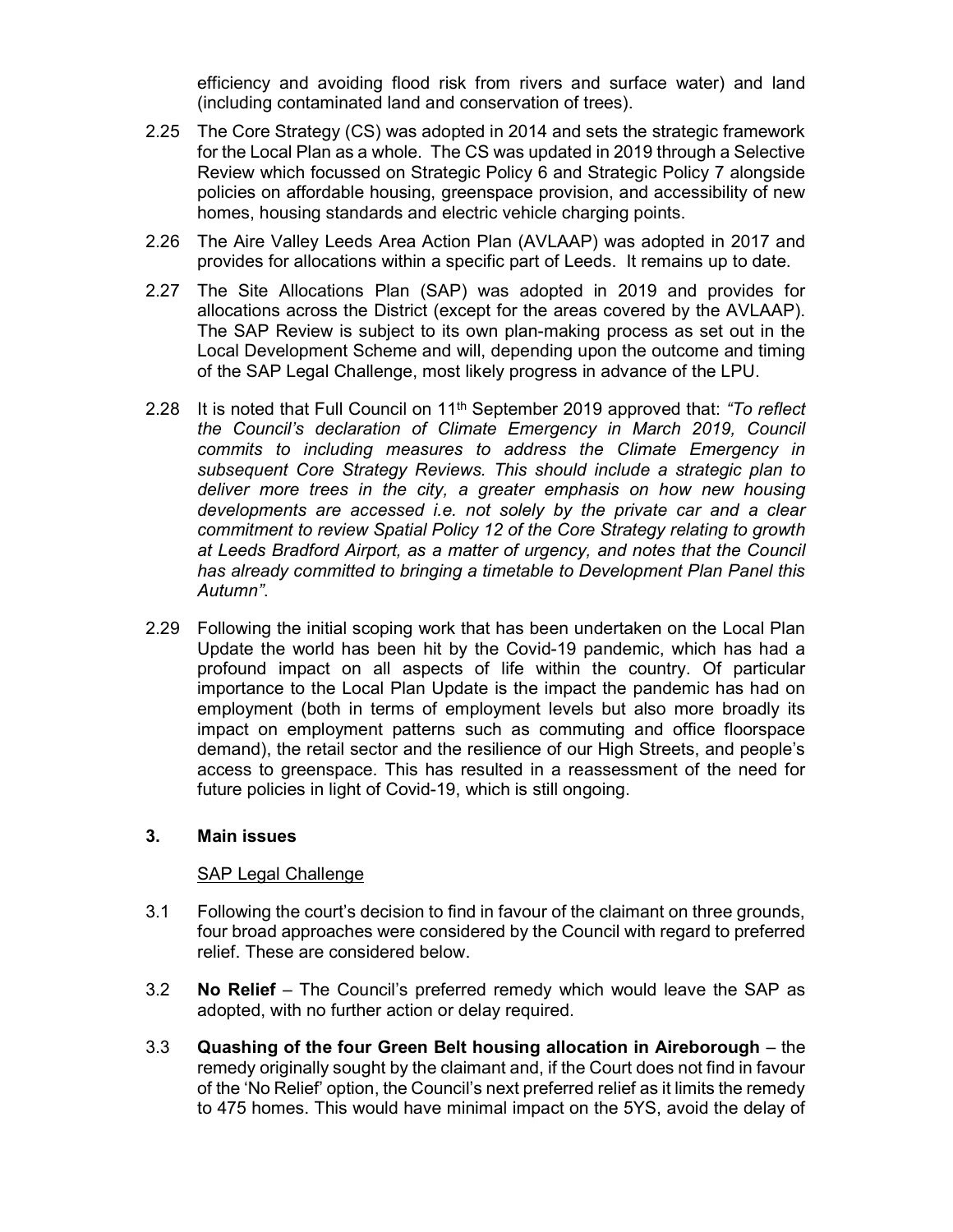remitting back to PINS, addresses the injury done to the claimant and would have minimal impact on the Council's housing land supply.

- 3.4 Remit the Plan back to the Planning Inspectorate The Judge reserves the right to instruct PINS to reconsider their report and whilst this would place the responsibility back on PINS to revisit their decision making it is unlikely that this will be a quick process and may involve re-opening the examination in public. Timing would also be dependent on the availability of planning inspectors and there are no guarantees that the original Inspectors will be given the opportunity to clarify the errors in their report. This option would place the timescales firmly outside of the Council's control, leading to the potential for significant delay and uncertainty.
- 3.5 Quashing of all Green Belt housing allocations in the SAP the current remedy sought by the claimants and the least preferred option by the Council. This would significantly reduce the Council's housing land supply (by circa 4,000 homes), resulting in an imbalance of delivery focussed on the City Centre and Inner areas during a time of impending economic recession which may weaken delivery in these areas.
- 3.6 As yet, no relief has been ordered by the Court and no timescale has been set for this process.

## Site Allocations Plan Review

- 3.7 It is clear that the nature of the relief ordered by the High Court will have an impact on the proposed scope of the Site Allocations Plan Review. The primary purpose of the SAPR is to assess whether further housing land is required to be allocated up to the CS plan period of 2033. It will do this partly by looking at the existing stock of allocated land in the SAP and clearly if this is affected by the relief the court grants it will change the technical basis upon which the SAPR is evidenced.
- 3.8 It is considered possible that if the relief ordered by the High Court is limited to the quashing of the four Green Belt sites in Aireborough then the scope of the SAPR will likely be more limited than if the judgement resulted in the quashing of all Green Belt housing allocations within the SAP. To that end, should all sites previously removed from the Green Belt be quashed (and thus returned to the Green Belt) it would potentially increase the likelihood of more allocations being needed through the SAPR and would leave the outer area HMCAs providing fewer homes than the Core Strategy indicates.

## Local Plan Update

3.9 This section of the report is focused on describing the background to the relevant planning matters which will inform the LPU, signalling forthcoming issues and identifying and inviting possible future considerations. It does not fully prescribe what the LPU should conclude on a particular matter as, at this early stage, an up-to-date evidence base is needed alongside wider consultation. The work that has informed this report therefore does not seek to prejudge consultation on the scope of the LPU (Regulation 18 consultation), rather it serves to help inform it.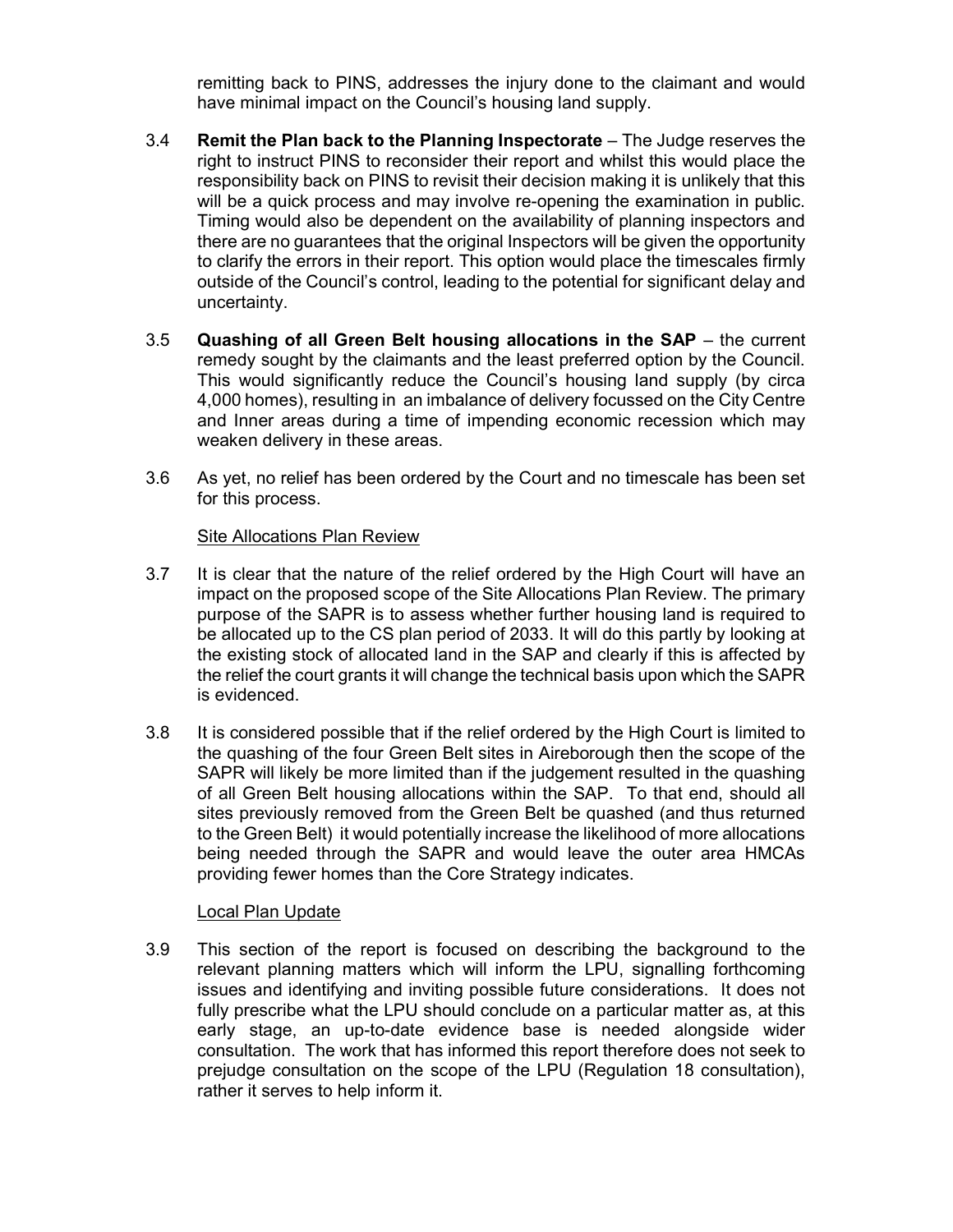- 3.10 The need to update policies to help Leeds meet its declared Climate Emergency is paramount because the commitment of the Council is to be net zero carbon by 2030. This is to ensure that the amount of carbon emissions (as a proportion of the global carbon budget) that Leeds emits between now and 2050 stays within the 1.5°C temperature rise recommended by the United Nations.
- 3.11 Therefore one approach would be to only focus on those policies within the Local Plan which can contribute towards reducing carbon emissions. However, policies to mitigate and adapt to the impacts of climate change and policies to promote sustainable development are very much interrelated. Moreover, under the current planning system local authorities can lose control over sustainable development if policies relevant to the determination of planning applications are considered to be out of date (where out of date can be linked to not being reviewed within 5 years) (NPPF, paragraph 11).
- 3.12 As the LPU is a plan-making process it is important to note that issues raised during forthcoming formal consultation stages in addition to the focused input of specialist bodies (for example infrastructure providers) will also inform the future direction and content of the LPU. The preparation of the LPU is an iterative process and possible options will narrow and refine in response to emerging information and evidence as work on the plan progresses.
- 3.13 This report sets out in headline form the issues which a LPU might consider. There are a number of specific aspects to highlight at this early stage.

#### What are the key drivers for the LPU?

- 3.14 Leeds Best Council Plan sets 7 priorities which all relate to spatial planning. There are 3 overarching Council strategies as follows: Leeds Inclusive Growth Strategy, Health and Well-being Strategy and the Climate Emergency. The LPU must help to deliver each of these through development decisions and the strategic framework for the growth of Leeds.
- 3.15 The National Planning Policy Framework (NPPF) is an important influence on the LPU's content. Compliance with the NPPF is one of the tests for soundness against which the LPU will be measured. It sets out a list of matters, which the strategic policies in the LPU should address. Strategic policies should set out an overall strategy for the pattern, scale and quality of development, and make sufficient provision (in line with the presumption in favour of sustainable development) for:
	- (a) housing (including affordable housing), employment, retail, leisure and other commercial development;
	- (b) infrastructure for transport, telecommunications, security, waste management, water supply, wastewater, flood risk and coastal change management, and the provision of minerals and energy (including heat);
	- (c) community facilities (such as health, education and cultural infrastructure);
	- (d) conservation and enhancement of the natural, built and historic environment, including landscapes and green infrastructure, and planning measures to address climate change mitigation and adaptation.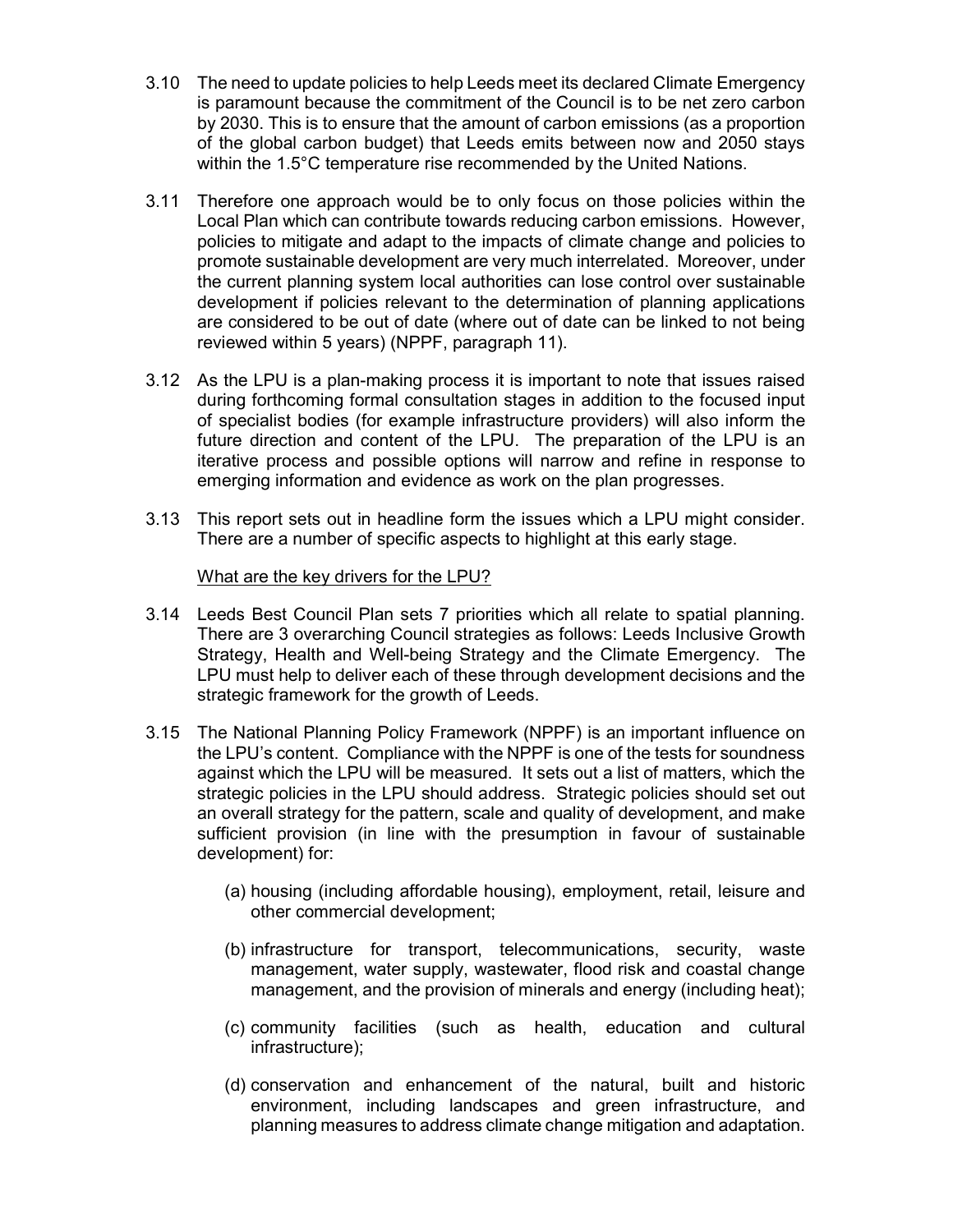3.16 Cross-boundary matters & the Duty to Co-operate are important and the LPU must ensure that cross boundary issues are being dealt with on an on-going basis and demonstrate this through the preparation of Statements of Common Ground.

#### How might specific Strategic Policies need to be updated?

- 3.17 At a national level, significant reforms to the planning system in England have been heralded by the Ministry for Housing and Local Government. Whilst the detail of these changes has not been announced, it will be essential that these changes are taken into account when reviewing and updating the Local Plan.
- 3.18 At a regional level, the impacts of the West Yorkshire devolution deal need to be understood in a planning context in Leeds, particularly as a result of the West Yorkshire Combined Authority Spatial Development Strategy.
- 3.19 At a local level, the Spatial Development Strategy of the Local Plan is set out in the Spatial Policies ("SP") of the Core Strategy, which are akin to the strategic policies noted in the NPPF (at para 3.15 above). These physically shape and transform the District and identify which areas of Leeds play the key roles in delivering development, set levels of development required, whilst ensuring that the distinct character of Leeds is enhanced. The SP policies currently include:
	- the location of development (which sets out through a settlement hierarchy an approach to priority areas for development and use of previously developed land) which should be updated in line with the Council priorities and consequential amendments arising from any changes to other strategic policies,
	- housing (the supply and quality of new homes in meeting housing need) - the housing requirement, policy on affordable housing, housing space standards and accessible homes has recently been updated through the Core Strategy Selective Review (2019) and allocations for housing are implemented through the SAP, AVLAAP and SAP Review. Therefore policies SP6 and SP7 are not considered to need updating now,
	- the economy (providing opportunities for local employment opportunities and job growth) - which relies on evidence from 2010 and should be updated so as to reflect an up to date understanding of key sectors in Leeds, the strategic employment locations, impacts and opportunities of HS2 and local employment opportunities,
	- the role of town and local centres, (providing facilities and services for the community in accessible locations) - which is based on evidence from 2010 and should be updated to consider changes to the nature of the retail economy, role of local centres and their resilience,
	- the role of the city centre (promotes the city centres role as the major regional capital and key development opportunities and challenges within and support linkages) - which is based on evidence from 2010 and should be updated to consider changes to the nature of the city centre and key corridors alongside side the impacts of HS2 and the development of the City Station,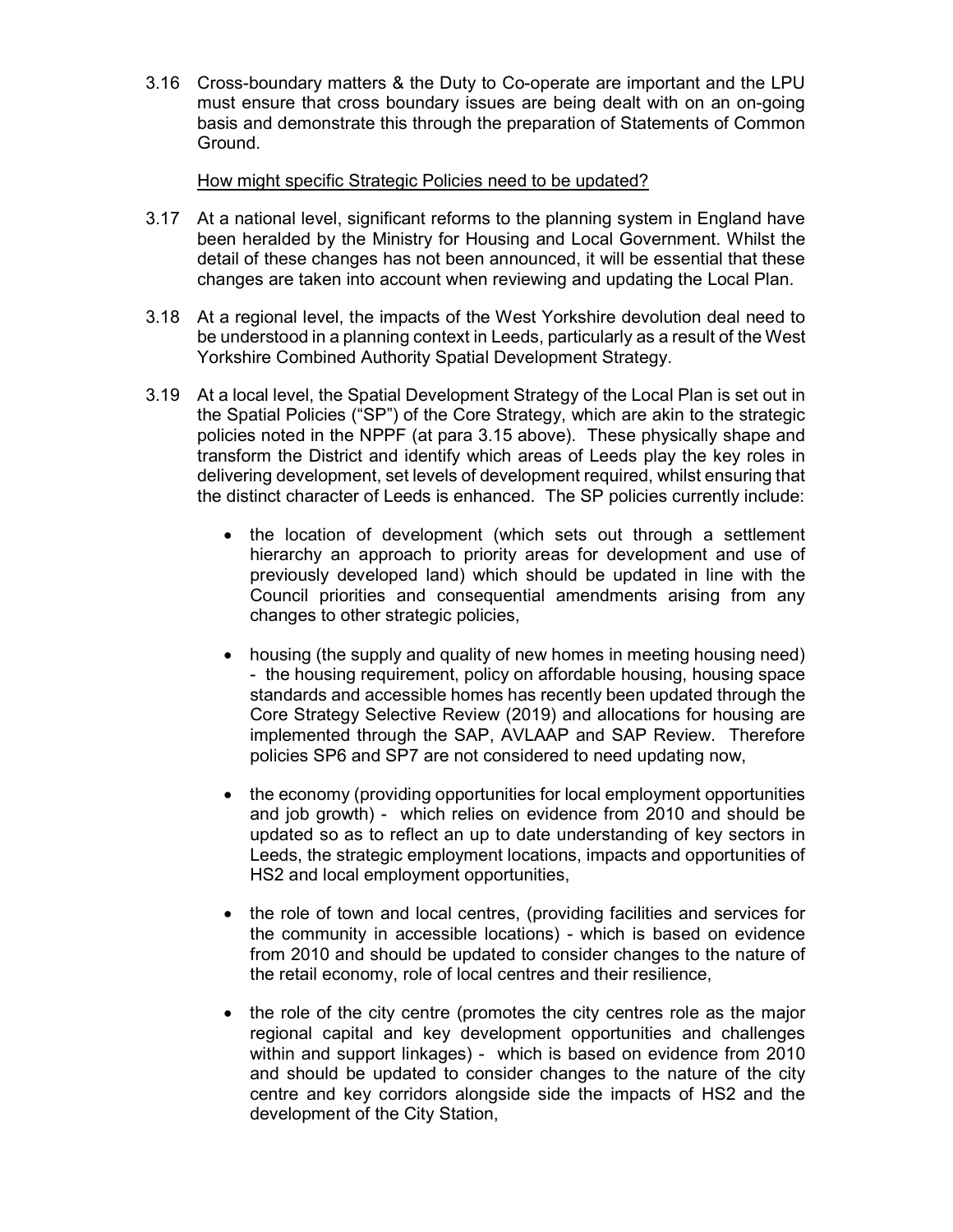- regeneration (targeting specific priority areas across the District) which is based on Indices of Multiple Deprivation (2010) and does not fully reflect the Council's priorities for inclusive growth and health and wellbeing,
- integrating transport and spatial planning (improving public transport and opportunities for walking and cycling) which needs to be updated to reflect the Leeds Public Transport Investment Programme alongside the West Yorkshire Transport Strategy as well as the Council's priorities,
- managing the growth of Leeds Airport (recognising the impact on climate change through the generation of emissions from air travel and seeking to minimise the local impact on the environment (including transport trips)) - which needs to be updated in light of the climate emergency and the airport's masterplan,
- Green infrastructure (identifies key Green Infrastructure opportunities) which needs to be updated to ensure that the Council's policies assist in mitigating and adapting to climate change and providing an enhanced basis for biodiversity resilience,
- the Green Belt (establishing a defensible boundary for the Green Belt which can endure beyond the plan period) - which has been established through the SAP and AVLAAP and is therefore considered to be fully up to date and in line with national guidance.
- 3.20 Members are invited to consider whether these remain the right list of strategic policies for the District. It is noted, in line with the Council's priorities, that consideration may need to be given to new SP policies on:
	- climate change (which could clarify the specific local policy actions that are considered necessary to ensure that Leeds meets its carbon reduction commitments)
	- the environment (which could include refreshed and updated NRWP policies so as to provide a co-ordinated strategic basis for the management, protection and resilience of the environmental resources/assets in Leeds)
	- place making (which could set out the strategic role that place making plays in different communities in terms of ensuring resilient and stronger communities, alongside meeting Council priorities whilst maintaining and enhancing local character and distinctiveness)
	- infrastructure and investment (including the infrastructure funding required and the relationship between the Plan and Community Infrastructure Levy and Section 106 contributions from development), with a particular focus on HS2, the City Station and Mass Transit.

#### How might policies for the Climate Emergency need to be updated?

3.21 The NRWP contains a range of strategic and non-strategic policies on the environment and natural capital of Leeds (as set out in para 2.5 above). These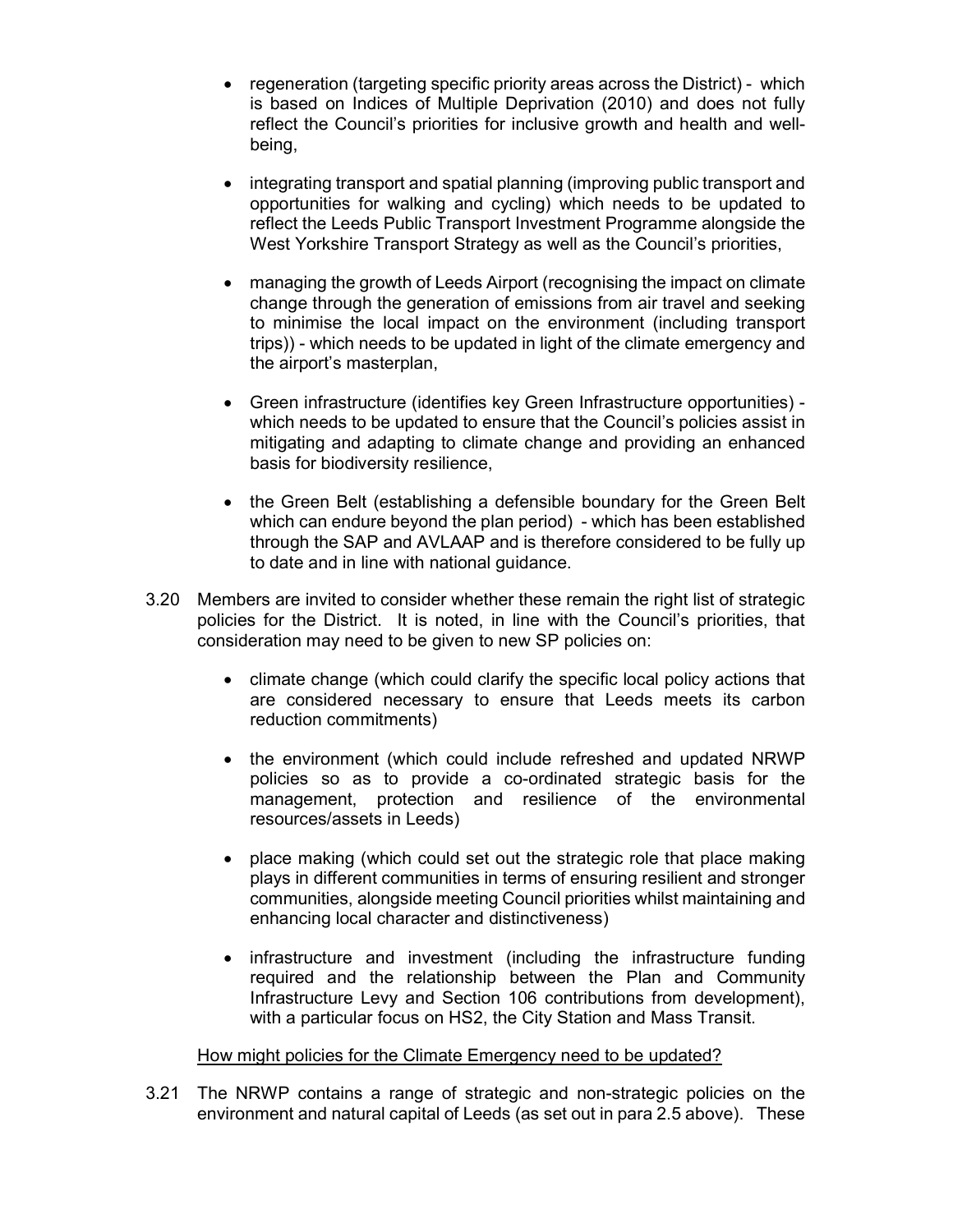policies (alongside policies on managing environmental resources and green infrastructure in the Core Strategy) are highly relevant to the climate emergency and they will need to be updated as a priority. It is proposed that as part of this consideration be given to including NRWP policies within the SP policy framework to increase their prominence as underpinning environmental policies for the plan as a whole.

- 3.22 The shape of strategic and non-strategic policies on the climate emergency can be summarised as follows:
	- Spatial Strategy the LPU provides an opportunity to strengthen policies on the location of development, densities of development in the most sustainable places, maximisation of brownfield land, avoiding flood risk and accessibility of development close to public transport hubs. It also affords the opportunity to create improved green infrastructure.
	- Place-making creating resilient places is a way of meeting carbon reduction, as well as tackling inclusive growth and maximising health and well-being. The Building Better, Building Beautiful Commission was an independent body set up to advise government on how to promote and increase the use of high-quality design for new build homes and neighbourhoods. In its final report, 'Living with beauty: promoting health, well-being and sustainable growth' (2020), the Commission has set out its recommendations to government and these (which include asking for beauty in new developments, refusing ugliness and promoting stewardship) will help inform the LPU. As part of this Members have called for new housing developments to place priority away from the car, promote active and towards people – in meeting their housing needs.
	- Carbon reduction and sustainable design & construction the LPU can consider policies for net zero buildings in Leeds and the Council now needs to develop an evidence base that shows how this can be justified and achieved. There are expectations that all homes should provide an element of energy generation e.g. from photovoltaic panels which are now long established as technology.
	- Renewable and low carbon energy generation and district heating the LPU can explore the role of local low carbon and renewable energy potential within Leeds. There is an opportunity to identify suitable areas for renewable and low carbon energy sources (such as solar, wind and geo-thermal), heat distribution and for energy storage. The LPU can also set a target for grid connected renewable energy generation capacity and identify where sites could connect to the existing and potential future heat networks. Discussions with the West Yorkshire Combined Authority (WYCA) have taken place to make best use of recent evidence gathering by WYCA and ensure that the authority's potential for renewable and low carbon energy fits with the strategic subregional policy approach.
	- Green & Blue infrastructure, tree cover, green space and biodiversity There are opportunities to set targets and make land available for new tree planting and other measures to improve tree cover. Natural flood risk management options are preferred and there are opportunities to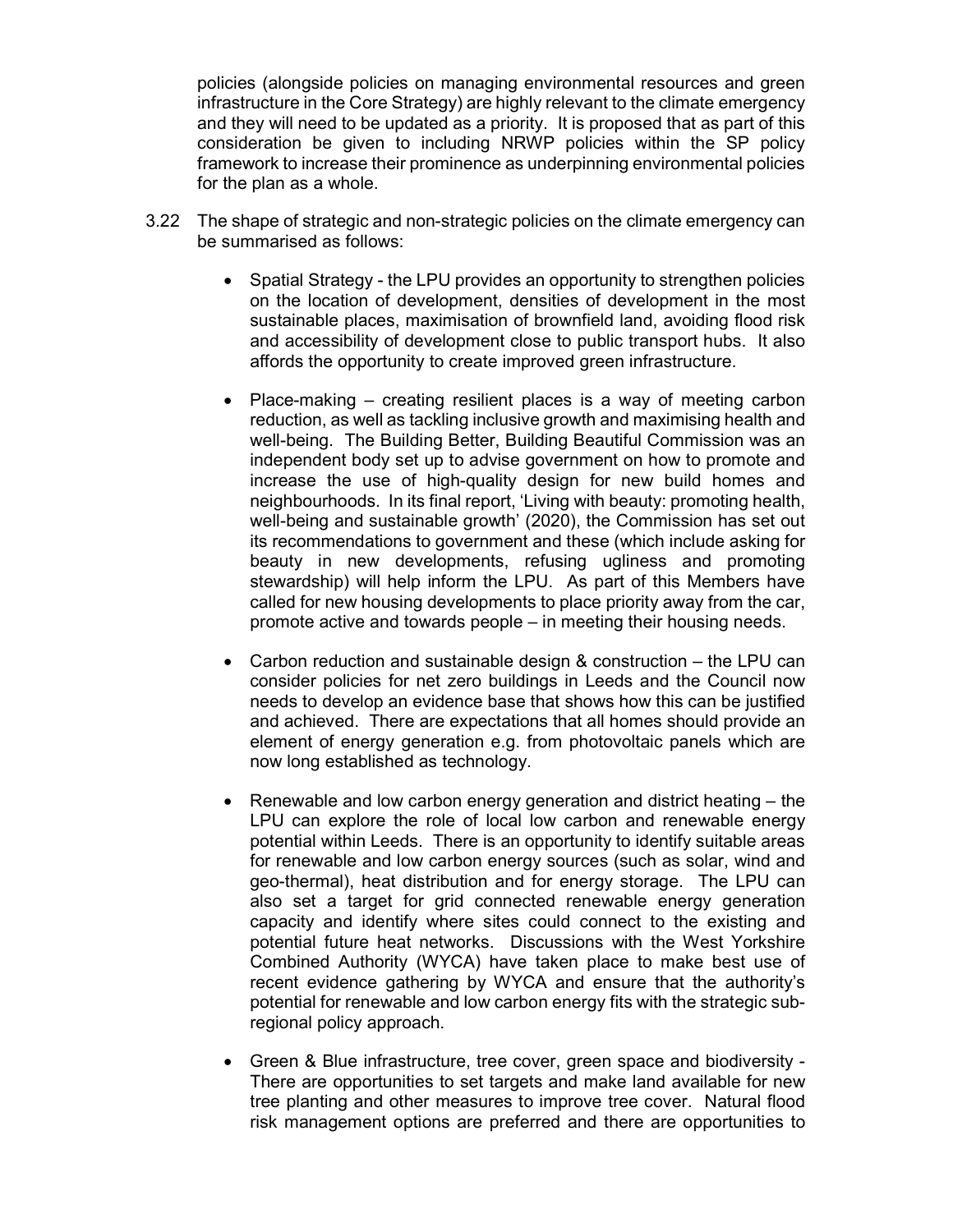reinforce and strengthen policies on the use of Sustainable Drainage Systems (SuDS). An objective of the LPU will also be to improve resilience of biodiversity, for example to improve the habitat network to give species a better chance of survival, to improve the management of sites, to identify and map biodiversity opportunities and to introduce a biodiversity off-setting policy. Work has started on a Strategic Flood Risk Assessment with Flood Risk Management colleagues, which will be necessary to underpin the LPU and take account of the recent Flood Alleviation Scheme and climate change scenarios for flood risk.

 Sustainable travel, car free living and walkable neighbourhoods – there needs to be closer alignment between development and transport planning so that options for car free living and walkable neighbourhoods can be realistically considered. Accessibility standards may need to be reviewed and employment as well as housing sites must be accessible by means other than the private car and enable active travel.

#### What other strategic policies may need to be considered?

3.23 The NRWP contains policies on minerals which may need to reflect more up to date evidence on minerals requirements and supply alongside a reflection of demand for aggregates such as development of HS2. Similarly, policies and allocations on waste management, need to ensure that opportunities to meet the needs of their area for the management of waste streams are identified. This links to the climate emergency and importance of the waste hierarchy.

#### What is the initial preferred scope for the LPU?

- 3.24 In responding to the climate emergency and taking account of the need for the Council's Local Plan to be robust and up to date in order for it to guide and determine planning applications the following theme areas for consideration as part of the initial scope for the LPU are suggested:
	- The strategic policies of the Core Strategy (aside from SP6: the Housing Requirement and Allocation of Housing Land, SP7: Distribution of Housing Land and SP10: Green Belt), including new policies on infrastructure (HS2, Mass Transit), place-making, renewable energy, employment land requirements
	- The strategic policies of the Natural Resources and Waste Plan (to be incorporated into the Core Strategy)
	- Non-strategic policies of the Core Strategy, saved UDP and Natural Resources and Waste Plan which relate to climate change, including updates to the EN policies exploring increasing renewable energy generation through developments and spatially identifying opportunities for renewable energy generation
- 3.25 It is important to note that this list of high level themes and policies does not pre-judge the scope of the LPU that must be a) informed by a Sustainability Appraisal and b) decided upon following the Regulation 18 consultation.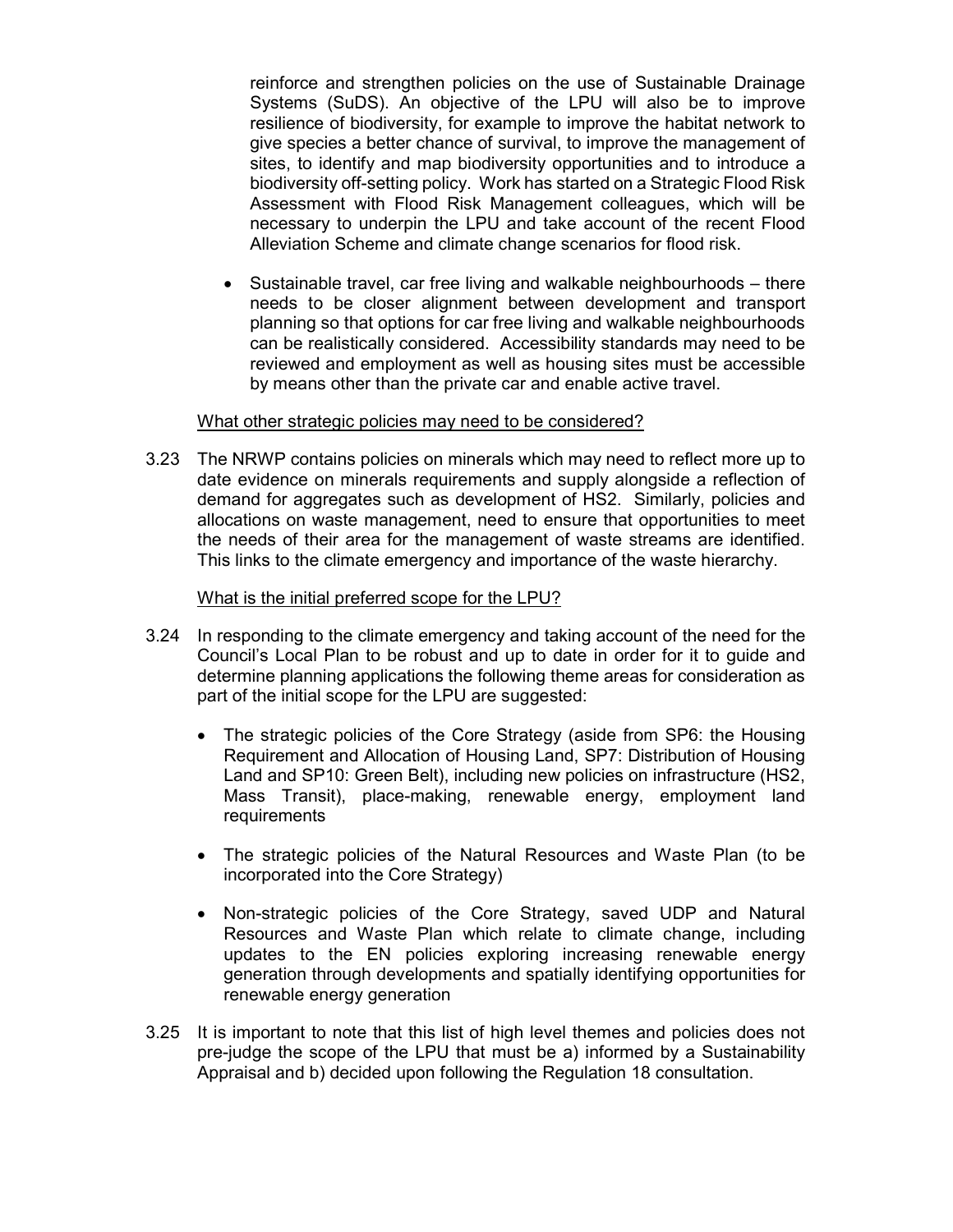3.26 In addition, this thematic list does not yet capture policy areas that have been profoundly affected by Covid-19, such as the availability of greenspace within the City Centre and reviewing the thresholds for greenspace provision within the City Centre, or issues relating to healthy and resilient High Streets. These aspects of the LPU scope are currently being reviewed by officers.

### What happens to other policies?

3.27 All policies have been reviewed, as set out in Appendix 1. The LPU is the vehicle by which necessary policies are updated. Depending on the agreed initial scope of the LPU it may be necessary to carry out further updates, in line with the Government's requirements to review and update plans every 5 years.

## Timetable for the update

- 3.28 Development Plan Panel members will recall that a DPP workshop took place in February. A focus of this was to consider what policies are relevant to the climate emergency and how they may support the Council's trajectory to 2030. Following that initial consideration, Members will be updated on the progress of shaping draft policies to assist in setting the scope of the LPU at the meetings of DPP later this year with a view to shaping policy outcomes and objectives. Agreeing the specific scope of the document is the next key phase of the timetable and weighing in the balance the benefits and disbenefits of extending the scope beyond the Climate Emergency. A series of topic based briefing notes are nearing completion and can be brought to Panel for Member's consideration to help guide that scope.
- 3.29 The first regulatory milestone in this timetable is an initial stage of public consultation ('Regulation 18' consultation) which was initially scheduled for autumn/winter 2020 but has been delayed as a result of the SAP Legal Challenge and Covid-19. It is now indicatively scheduled to start in spring 2021. The purpose of this stage is to get views on what matters the Local Plan Update will need to consider and address i.e. its scope. The relevant regulations specify that, as part of the plan preparation process, we should invite representations on what the local plan ought to contain. Whilst being mindful of the need to not pre-judge the outcome of that consultation, it is considered that it would be helpful and speed up the process if the Council's preferred scope of policies (with initial detail of what they are to contain) were used as a means of generating responses to the Plan at that early stage. This would help shorten the timescale for preparation and focus comments.

# 4. Corporate considerations

## 4.1 Consultation and engagement

- 4.1.1 Following the Court's Order for Relief in the SAP Legal Challenge, officers will be able to undertake further work in the scoping out and evidence gathering for the SAP Review. This will be subject to a Regulation 18 consultation, in accordance with regulations.
- 4.1.2 The LPU is at an early stage of preparation and therefore consultation to date has been limited. However, engagement has taken place with the Executive Member for Climate Change, Transport and Sustainable Development and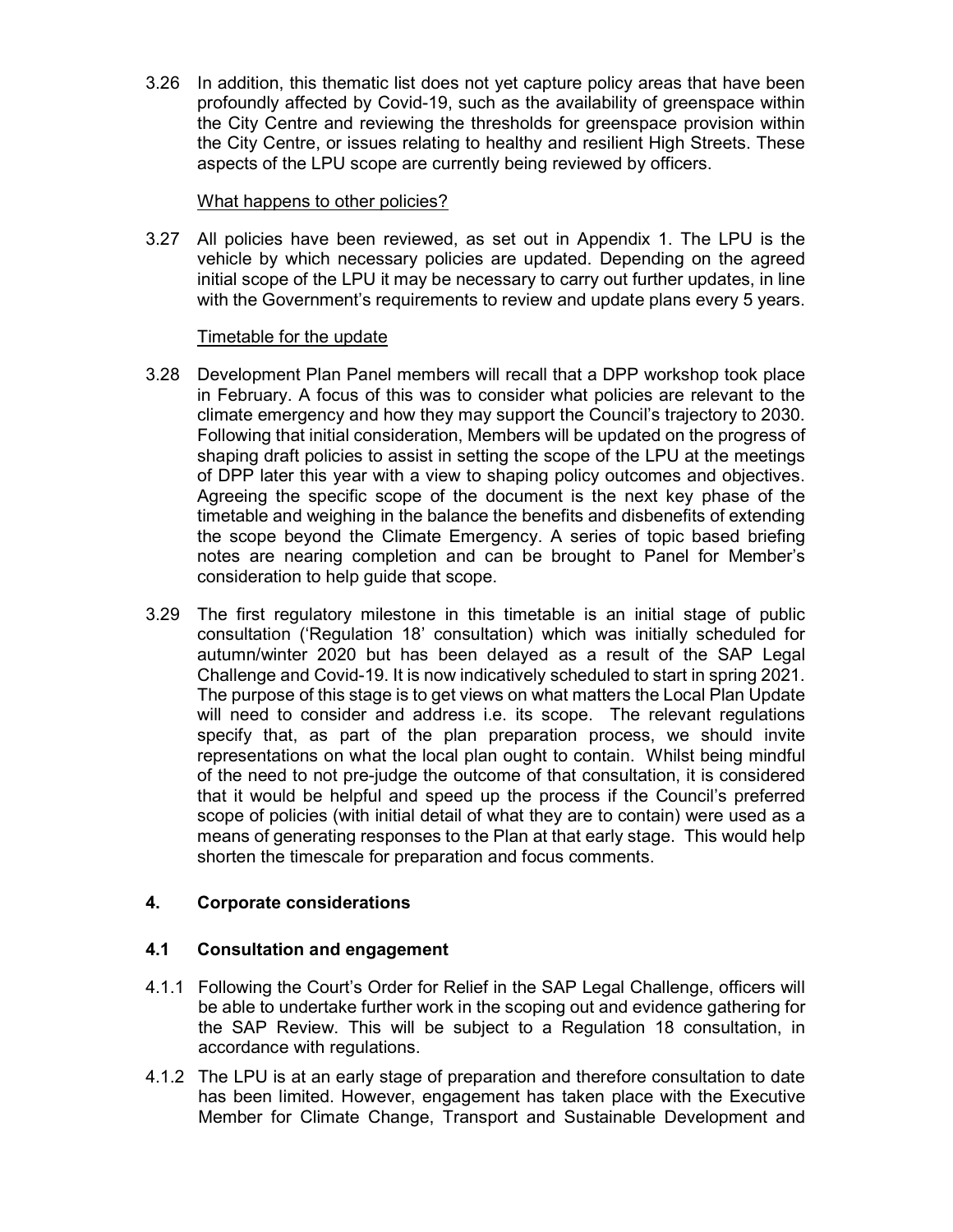Panel Chairs on the need for a LPU and its focus on spatial policies and the climate change emergency. In addition, as stated in para 2.26 above, Full Council have already agreed that the Local Plan Update should focus on policies which will assist Leeds in meeting its Climate Emergency objectives of being net zero carbon by 2030.

4.1.3 As referenced in para 3.28 Members of Development Plan Panel have had a workshop in February on what policies are relevant to the climate emergency and how they may support the Council's trajectory to net zero by 2030.

## 4.2 Equality and diversity / cohesion and integration

4.2.1 An EDCI is not required for this report. Appropriate EDCI screenings / assessments will be undertaken in the course of the next steps noted in the report.

## 4.3 Council policies and the Best Council Plan

4.3.1 There is a clear role for planning in delivering against all of the Council's priorities as established through the Best Council Plan. In particular it is anticipated that the LPU will help deliver against the Council's key strategies, as follows::

> Health and Well-being Strategy – through policies including the design of places, quality of housing and accessibility and the integration of public health infrastructure

> Climate Emergency –managing the transition to zero carbon via policies including: the design of places, the location of development, accessibility to public transport, use of brownfield land, energy, supply, generation and the efficiency of buildings

> Inclusive Growth Strategy – through policies including the links between homes and jobs, planning for the land use and infrastructure needs of key economic sectors, the location of development, green infrastructure and connectivity

4.3.2 Planning is relevant to the delivery of all the priorities in the Best Council Plan and this role will be appraised and maximised as policies in the LPU are progressed and implemented.

## 4.4 Resources, procurement and value for money

4.4.1 There are no specific implications to this report. However, whilst at this time it is considered that the scope of the Site Allocations Plan Review will not be resource intensive, this position could change depending upon the nature of the relief ordered. Notwithstanding the position on the SAPR, the Local Plan Update and accompanying evidence base is a resource intensive endeavour which incurs additional cost, in terms of evidence base preparation and consultation, at a time of increased budget pressure. In general, costs will be met from within existing budgets.

## 4.5 Legal implications, access to information, and call-in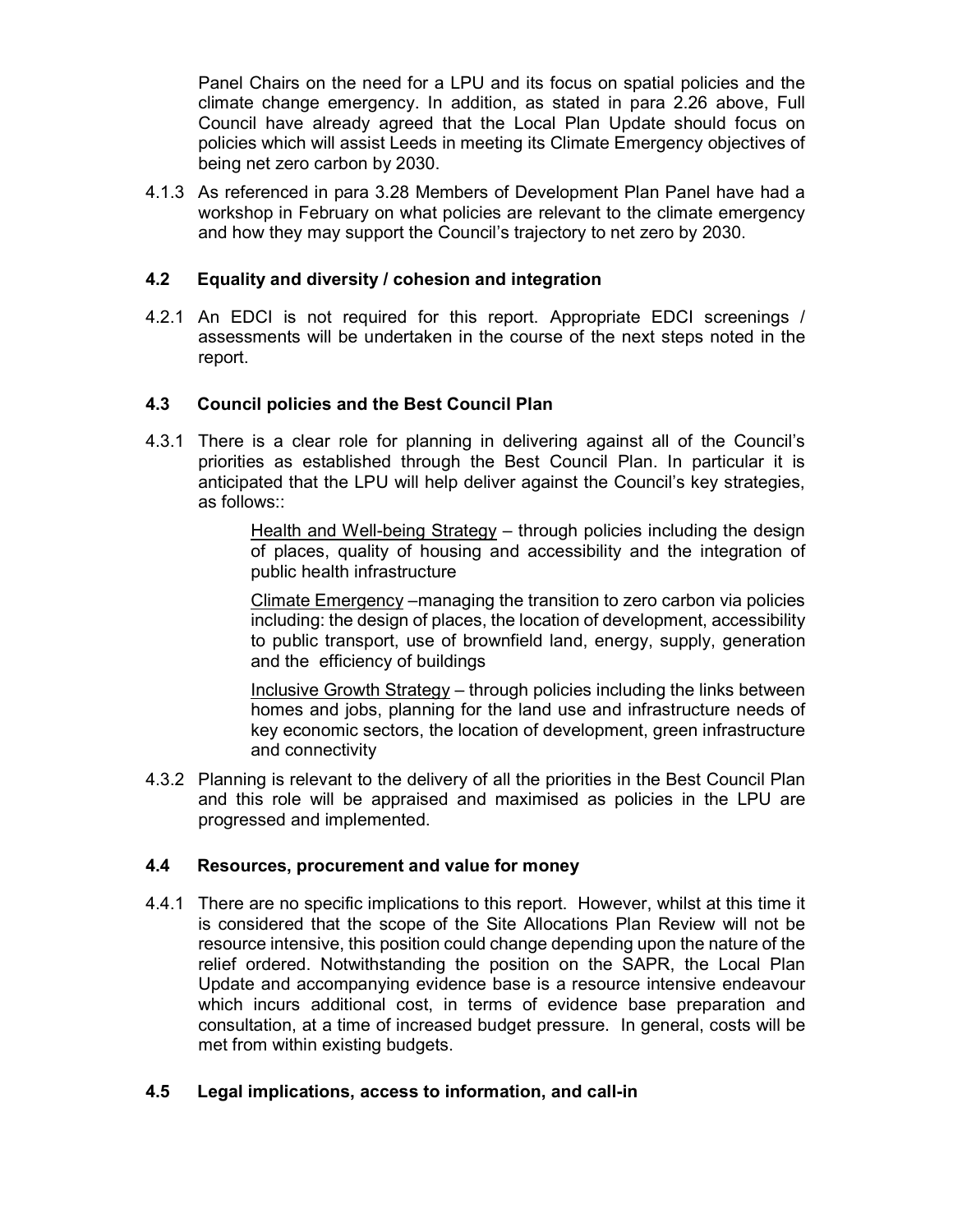4.5.1 There are no legal implications arising from the recommendations in this report.

# 4.6 Risk management

- 4.6.1 The impacts of the High Court decision could have significant implications for the Council's housing land supply. Whilst the Council has continued to make strong submissions to the Court, the relief ordered is a process that is outside of the Council's control. When further details on the relief emerges officers will be able to present possible mitigation measures to the Executive Member and the Panel, as required.
- 4.6.2 Given the delay caused to the SAPR by the High Court Challenge, it is now considered unlikely that the Council will meet the December 2021 deadline for submitting the SAPR to the Secretary of State.
- 4.6.3 The risk of not updating policies following the review of policies in accordance with the provisions of Regulation 10A of the Town and Country Planning (Local Planning) (England) Regulations 2012 and further set out in paragraph 33 of the National Planning Policy Framework, (NPPF, 2019), is that there is an increasing likelihood that policies contained within the Local Plan will be found to be out of date. Under existing policy within the NPPF, should the most important policies for determining planning applications be found to be out of date, the presumption in favour of sustainable development dictates that decision-making will be in accordance with the NPPF, rather than the Local Plan.
- 4.6.4 Following the Council's climate emergency declaration in March 2019, there is an opportunity to enshrine the Council's desire to reach net zero carbon emissions by 2030 through new planning policies. However, without new policies as set through a LPU, the Council's ability to influence the carbon emissions of new developments, beyond the provisions of national policy and existing local policy may be limited.
- 4.6.5 The LPU needs to be based on up-to-date objective evidence which considers in detail the feasibility, deliverability and viability of the Council's policies. The service will need to commission technical evidence base in this regard, which is expected to be funded through existing budgets.

## 5. Conclusions

- 5.1 This report has set out the latest position of the Site Allocations Plan Legal Challenge and the Site Allocations Plan Review. Once the relief of the Challenge is known the Council will be able to move forward with scoping out the SAPR with a view to moving towards consultation (Regulation 18) and therefore making all reasonable endeavours to submit the Plan by the December 2021 deadline.
- 5.2 This report also sets out the need for a Local Plan Update and the proposed scope for such an update, to help inform public consultation on that scope (Regulation 18). Important drivers for this include the Best Council Plan, local evidence and the focus of national planning policy and guidance. In drawing these various strands together it is crucial that the Local Plan is 'fit for purpose' in providing a framework for day to day decision taking, whilst providing a focus for a more resilient and sustainable District, in delivering economic, social and environmental objectives at the same time.